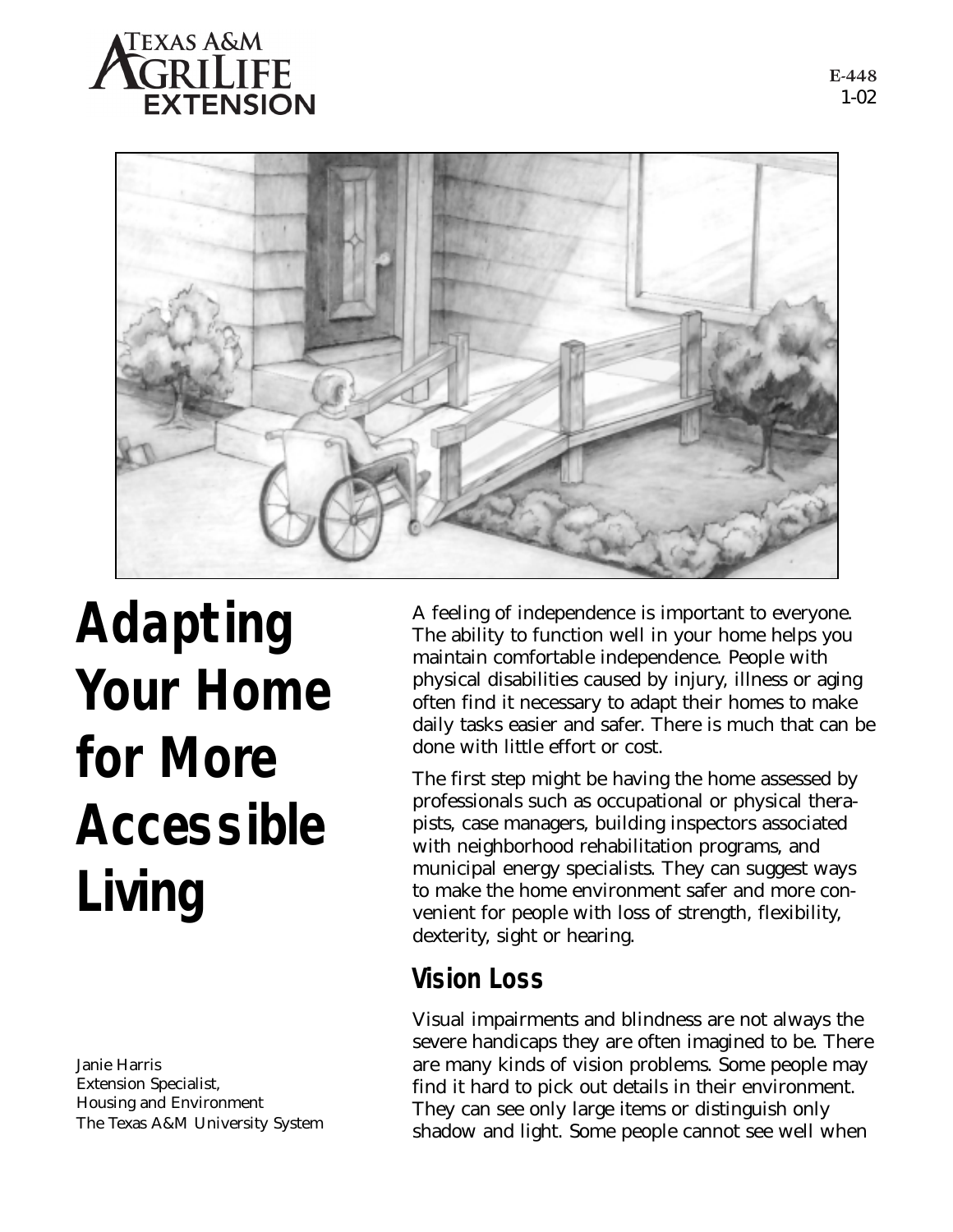there is too much light, such as glare from highly polished floors and reflective wall coverings, or bright light from direct lighting or windows. Other people may not be able to see well in low light. Or, their eyes might not respond quickly to abrupt changes in lighting, as when going from a well-lighted area to a dark one. Depth perception may also be a problem, making it difficult to see steps, judge the height or depth of stair treads, or see where one wall meets another or where a wall meets the floor.

Poor vision makes it hard to read clocks, telephone dials, touch pads, appliance controls, thermostats, and printed material in general (recipes, labels on food and household products, newspapers, books, telephone directories, and prescription medicine labeling). This disability threatens one's safety and ability to live independently.

#### **Modifications for Vision Loss**

If more or better lighting is needed, try installing task lighting in selected spaces such as the kitchen, in reading areas, in the bathroom, and on the stairs. There are stickon or screw-in fluorescent lights that fit under kitchen cabinets and along stairwells and hallways; plug-in wall sconces or lamps; and plug-in ceiling swag lights. Light switches that glow in the dark are also available, as are rheostats to adjust the intensity of lighting (for more or less brightness, as needed). A skylight can illuminate even the darkest room. Less costly than a skylight but giving the effect of one is a new technology called the light tube. This device is installed through a roof.

If bright light or glare causes a problem, use blinds or shades, coating on windows, nonglare or low-gloss finishes on floors, and textured wallpaper or matte paint on walls.

It is also helpful to the person with low vision if visual cues are replaced with other sensory cues. For example, different floor surfaces (tile in the entrance foyer, carpeting in the living room, hardwood in the hall, vinyl in the kitchen, etc.) give tactile cues for navigation. Attaching sticky-backed felt to the smooth surface of a microwave oven's pressure pad can help one find the frequently used controls such as Reheat, 1 minute, Start and Clear. A talking microwave is another option.

Some people with low vision are helped by using bright, contrasting colors to differentiate walls, floors and counters. Colors or contrasting patterns might be used



to distinguish the risers on stairs (the vertical parts) from the treads (the horizontal parts). Using white or reflecting tape to clearly mark changes in floor levels can prevent falls.

Visually impaired people can adapt successfully to most environments, especially the familiar spaces of their own homes.

### **Hearing Loss**

Hearing loss is a common disability, especially among older people. As people age, they often lose inner ear bone conductivity and/or nerve sensitivity. Some people have trouble hearing certain sounds, particularly soft ones. They might not be able to hear high tones, low tones, or both. When listening to speech, they might not be able to understand certain words containing higherpitched consonants. When there is background noise or several conversations are going on at once, understanding speech is even more difficult. Some people may also have difficulty locating the source of sounds.

In the home, these problems can make it hard to hear doorbells, telephones, voices on the phone, televisions or radios. More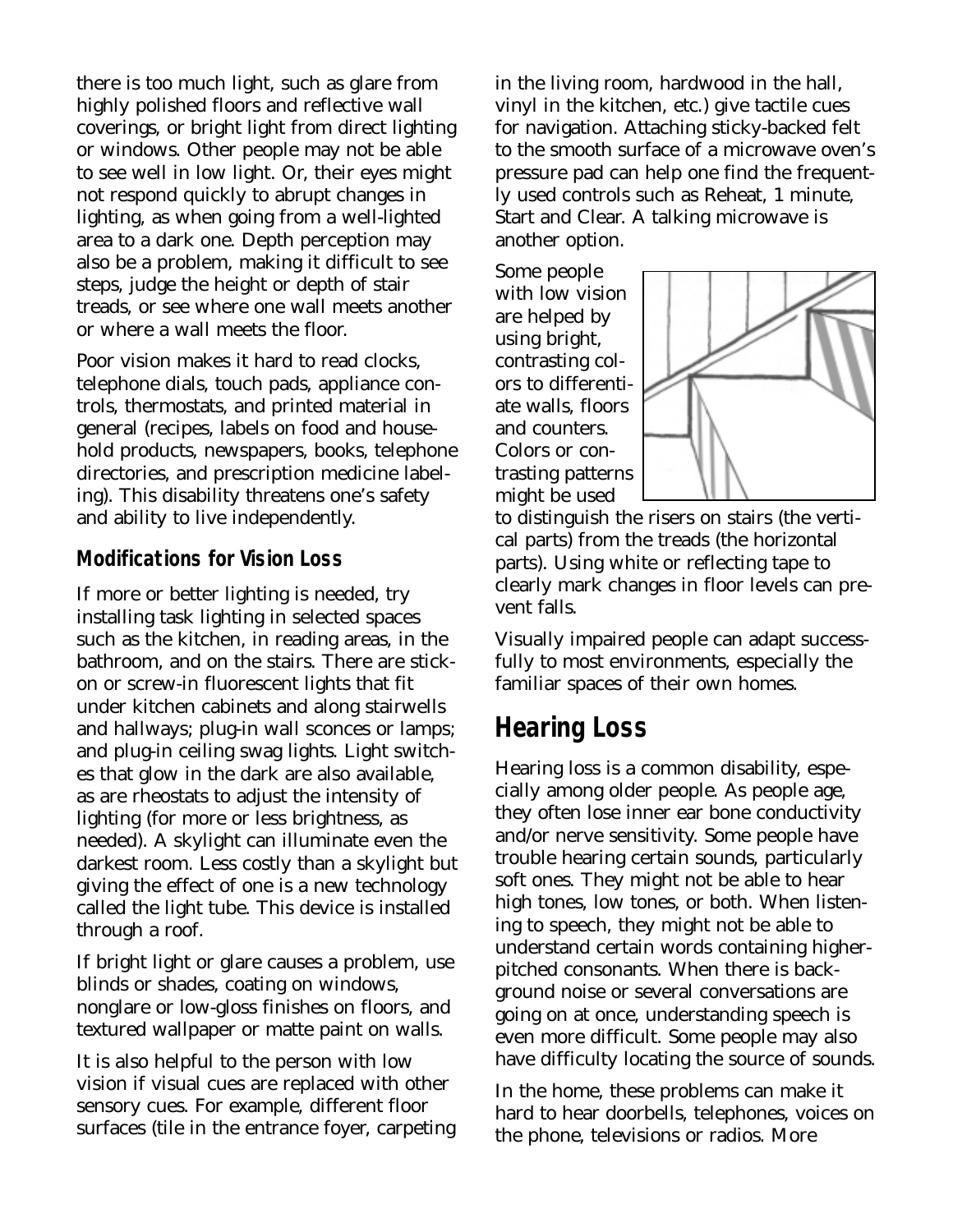important, people with hearing problems might not be able to hear warnings from smoke and fire alarms.

### **Modifications for Hearing Loss**

One way to modify the home is to make auditory signals louder. Adding an amplifying device to a telephone or replacing an existing telephone with an amplified one can help. When amplification is not sufficient, auditory signals can be replaced with other sensory signals. A simple flashing light attached to a doorbell, telephone or timer, and a strobe light attached to the smoke alarm to distinguish it from the simple flashing light, are examples. Any emergency communication system should be equipped with either a visual or vibrating warning system.

A TDD (telecommunications device for the deaf) enables a person who is deaf to communicate over the telephone. The user types out a message on a teletypewriter and the message is picked up by a similar machine on the other end. Contact your telephone company for amplified handsets, signal devices, TTDs and extension bells. Ask for their special needs department.

A sound-activated device that shakes the bed and wakes a sleeping person can take the place of an alarm clock, and can also be attached to the fire alarm.

Another strategy is to try to decrease background noise. Installing insulating materials around noisy appliances such as dishwashers and washing machines, installing insulating materials on floors (e.g., soundproof subflooring covered with carpeting), and improving the home's acoustics to reduce sound transfer are ways of accomplishing this. Fabric window coverings also reduce noisiness and echoes.

# **Touch and Hand Dexterity**

Problems with the sense of touch may make it difficult for people to discriminate

between textures and shapes or hot and cold surfaces, or to sense changes in pressure. Their hands, arms or legs may feel numb, which can affect dexterity. Dexterity is the ability to execute fine finger movements pinching, gripping, turning and twisting. It is closely related to touch. For people with arthritis or similar conditions, operating controls and switches, gripping objects such as door knobs, and using tools are major problems.

Problems with touch and dexterity can make it hard to adjust small controls on appliances or thermostats. Such problems may also limit a person's ability to grip, twist and turn doorknobs, faucet handles, and bottle and jar lids. Locking or unlocking doors and windows (gripping and turning the key or manipulating another type of lock) may be a challenge, as may plugging or unplugging electrical cords and opening packaged goods.

People who have lost some sense of touch may unknowingly sustain a burn from a stove, or a cut from a knife or other sharp implement. They may fall easily because of numbness in the feet. They also risk being scalded at the sink or in the tub or shower if they have set the temperature on the water heater incorrectly or if the flush of a toilet draws off cold water.

#### **Modifications for Touch and Dexterity**

One way to modify the home is to heighten tactile sensation by making the surfaces of walls and counters more distinctive. Brick, vinyl and wood are useful for this purpose.

Another approach is to enhance safety, and there are many ways to do this. Lowering the temperature setting on the water heater lessens the danger of scalding. Installing temperature-limiting mixer valves on existing tubs and showers accomplishes the same purpose. Visual markers can be put on faucets to indicate preset or desired temperatures. Some new tubs and showers have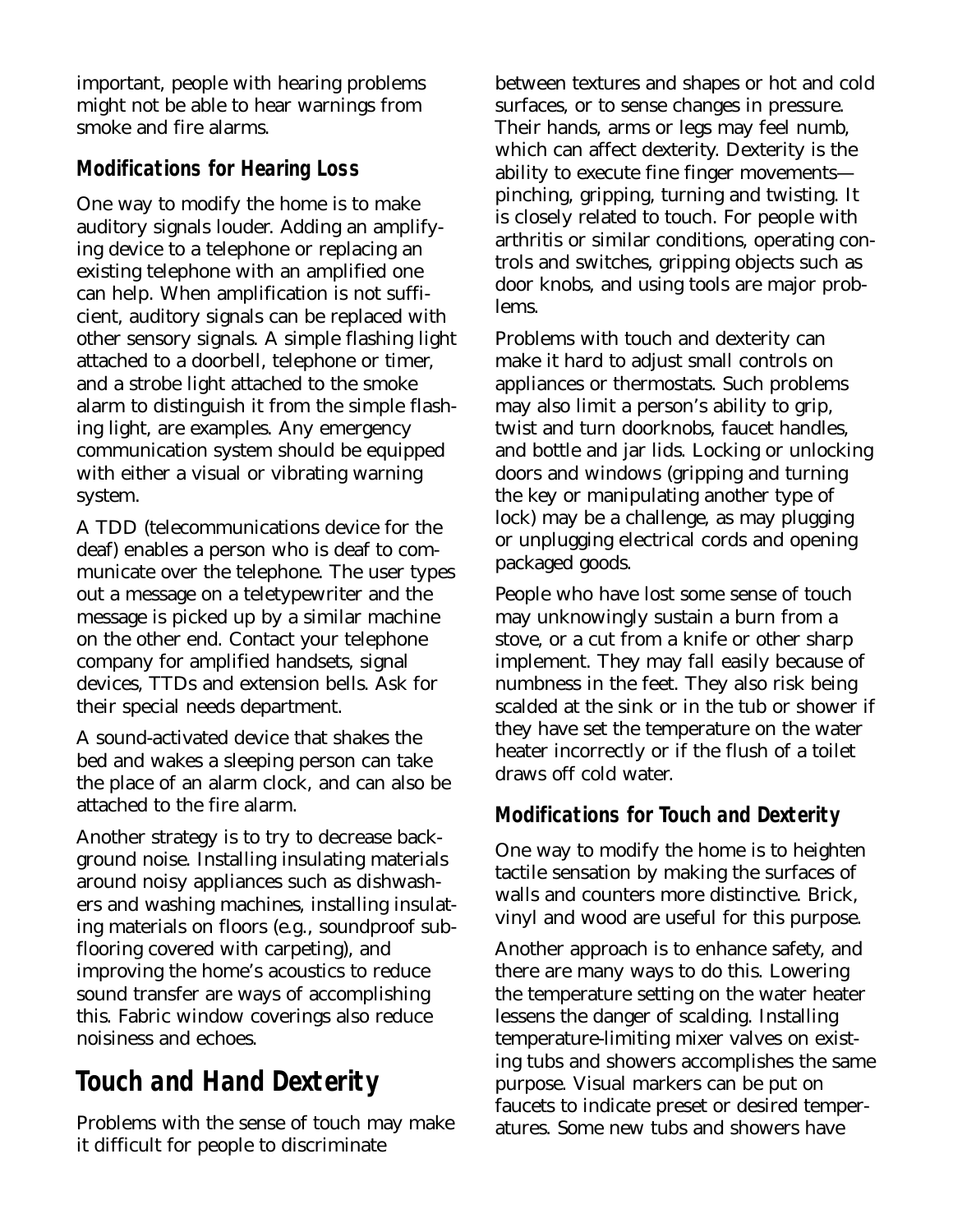pressure-balance valves to compensate for the flush of a toilet or other sudden changes in water pressure. Other products that improve safety are covers for stove burners and guards for radiators. Some ranges have indicator lights that remain on to warn that a turned-off burner may still be too hot to touch. If dexterity is also an issue, there are touch-less faucets (activated or deactivated by heat sensors) with preset temperatures.

Lever controls and handles that do not require pinching or gripping movements can replace ones that do. These can be installed



on doors, cabinets, drawers and sinks. Light switches with rocker panels, touch pads, toggles, and pushbutton combination locks can also help. Some new appliances

have easy-to-grasp controls to make them easier to use.

To determine whether or not a control can be used by a person with limited dexterity, try the following "rule of thumb": If an able-bodied person can operate the control with his or her fist closed, then almost anyone, regardless of hand disability, will be able to operate the control.

## **Loss of Strength and Range of Motion**

Reduced strength in the arms and the legs may render people unable to sustain physical effort—for example, to stand for long periods or to carry heavy items even short distances. People who have diminished strength may also have difficulty lifting, pushing and pulling objects or raising or lowering themselves. Because of the design of most homes, important household tasks

such as cooking and washing dishes require one to stand for long periods. Other tasks require some upper-body strength, including making the beds, taking out the trash, and transporting items around the house (e.g., filling a pan with water, carrying it to the stove, carrying it back to the sink, draining the water from it, putting the cooked food in a bowl, and moving the bowl to the table). When strength is an issue, pushing or pulling doors and drawers is a challenge, as is moving heavy items down from high storage areas or up from low storage areas.

Range of motion refers to the extent of movement possible, including how high people can raise their arms above their shoulders or rotate their arms from the shoulders, how far they can bend their elbows or their knees, and so forth. People with decreased range of motion may have trouble reaching, bending, stooping, kneeling and crouching. These motions are necessary for making beds, cleaning tubs and toilets, reaching objects on shelves, dressing, etc. A person's height can affect range of motion. A short person may not be able to reach high shelves without a step stool (and using one may be difficult). A tall person may have trouble reaching into floor-level cabinets and lower shelves.



A person in a chair or wheelchair is limited to a maximum side reach of 54 inches and a maximum frontal reach of 48 inches. The lowest easy reach from a seated position

is approximately 9 inches to the side and 12 inches to the front. A standing person has a very different range of reach. When you undertake any home changes, remember these differences.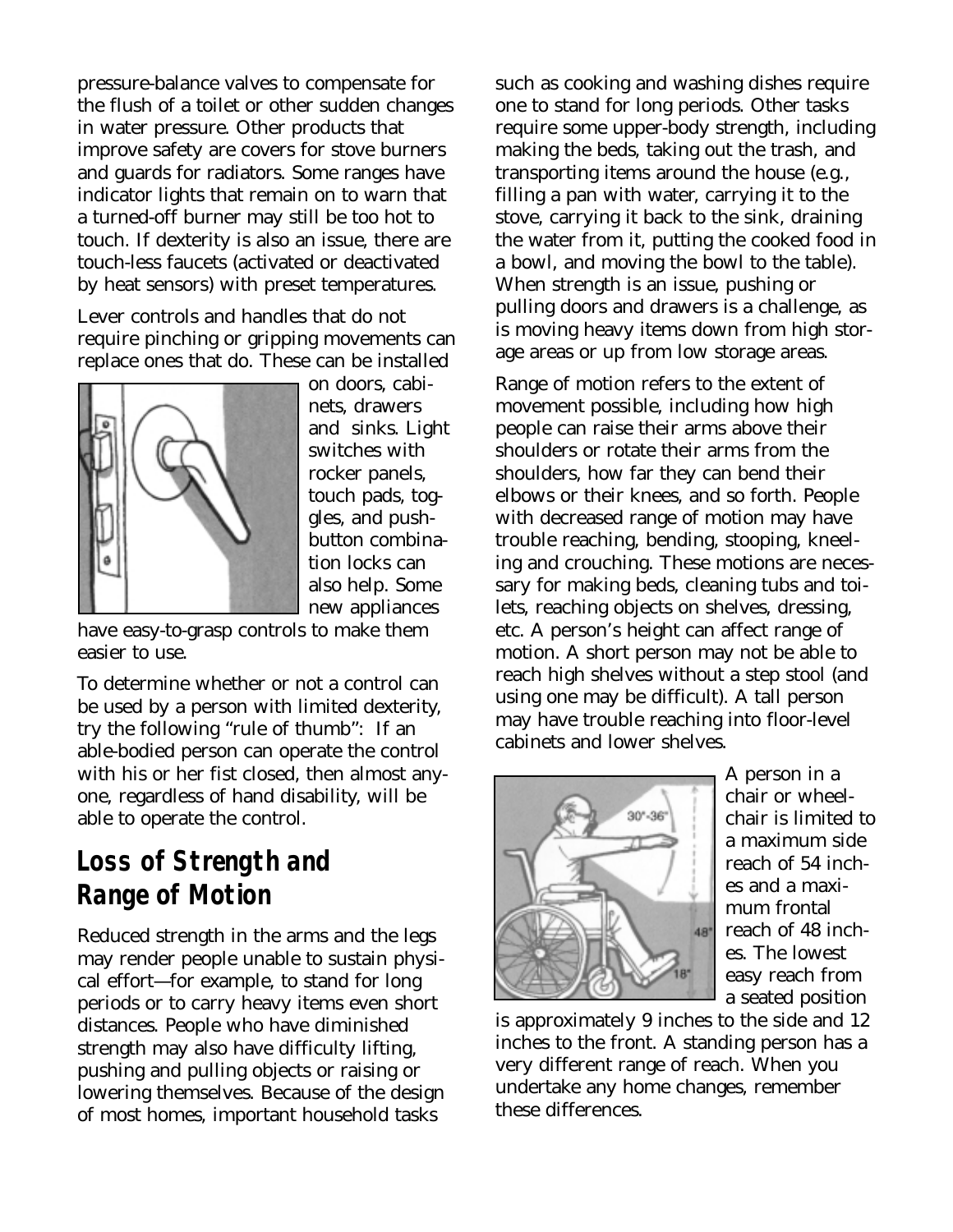**Modifications for Strength and Range of Motion**



Some modifications enhance existing strength or provide support. Examples are a stool to sit on in the kitchen or bathroom (at a cut-out space under a counter

or a sink) or a harness to hold a person in a standing position at a sink or a counter. Another example is grab bars in the bathroom.

Other modifications reduce the amount of strength needed. It is easy to adjust the tension needed to open and close storm and screen doors and some kinds of cabinet doors. Remote controls can be used with lamps, appliances, televisions and videocassette recorders. Placing equipment and utensils on rolling storage carts that fit under counters brings them to a convenient height. Installing C- or D-shaped loop handles on drawers and cabinets, and easy-gliding hardware on drawers, can be helpful. A spray attachment at the sink can be fitted with an extra-long hose so that pans can be filled after they are placed on the stove. A trash compactor and a garbage disposal will reduce the volume of trash that must be carried to trash bins. There are pneumatic lifts to help people get from a sitting to a standing position.

Compensating for limited range of motion involves bringing controls closer so people don't have to reach for them. Switches, thermostats and electrical outlets can be moved to a zone more comfortable for all people. This is usually defined as an area between 27 and 48 inches above the floor, with a maximum depth of 20 inches.

Other useful products are stoves and ranges with controls mounted on the front or the side; side-by-side, frost-free refrigeratorfreezers; front-loading washers and dryers; offset bathtub controls; Lazy-Susans in corner cabinets and refrigerators; and rolling carts for under-the-counter storage. Pull-out shelves with cut-outs to hold bowls are easier to get to than a cabinet.

To make work and storage space more accessible, construct separate work surfaces at different heights for persons in the same household who are of different ages, heights and ability levels. Adjustable shelves in kitchen cabinets, pantries and closets can be moved as children grow and adults age. There are many other products for making cabinets and closets more efficient.

Sinks and counter-tops in kitchens and bathrooms also can be made adjustable. For sinks, this requires a flexible water-supply line leading to the faucet and an extra tailpiece, with a slip joint, on the drainpipe.

## **Cognitive Difficulties**

When a person is disoriented even familiar environments may seem hostile. Mental processing, or cognition, involves recognizing the elements of a situation, perceiving their functions, and understanding the process of which they are a part. People whose cognition is diminished may not react quickly to stimuli such as a hot burner or a sharp knife, and may not be able to distinguish or sort competing signals. They may also have trouble remembering or understanding information and may process it slowly. They may be disoriented as to time and space.

People with diminished cognition may not comprehend danger from radiators, sharp knives, open windows, or steep staircases. They may wander away and then not be able to remember their way home, or to recall their phone numbers and addresses.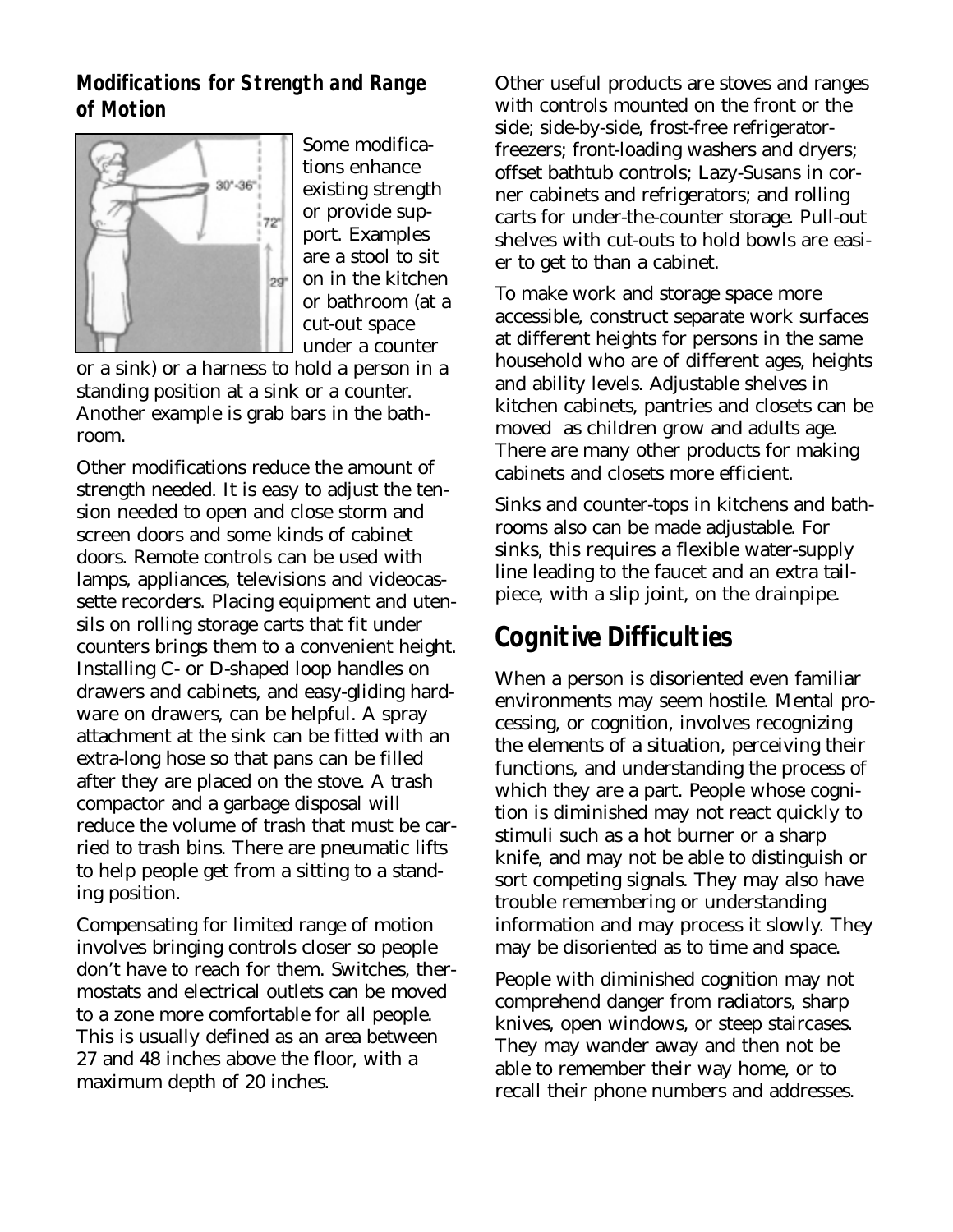### **Modifications for Cognitive Difficulties**

For a person with this condition, the home must be made as safe as possible and yet retain visual familiarity.

Create barriers to keep the person from wandering away from home or straying into dangerous areas such as stairways or rooms where there are hazards. Kinds of barriers include fences or hedges around the yard, screens on doors and windows, automatic door-closing devices, gates, locked doors, alarms on doors to the outside, double-key locks, or locks placed beyond the person's reach (high or low). Reverse locks on the bedroom door, bed rails, room-darkening shades or a monitor can help ensure that the person does not wander around at night.

The person with cognitive difficulties should not have access to dangerous items such as knives, hot burners, electrical equipment and outlets, and household chemicals and medicines. Family members might put childproof plugs in electrical outlets; place guards over radiators; put covers on stove or range burners; and install locks on refrigerators, freezers, medicine cabinets, and closets that contain cleaning supplies.

Make sure the layout of furniture and pathways through the home are familiar and safe. Use furnishings that are stable and don't have sharp corners. Remove scatter rugs, sharp objects and clutter.

Sometimes it is possible to enhance cognition. An example is burners on an electric range that grow brighter as the temperature increases. Placing pictures of familiar activities and individuals on the entrances to various rooms can help a person remember.

# **Mobility Impairments**

Standing or walking from one place to another and going up and down steps can be extremely difficult for people with limited

mobility. Long, crooked, inclined or uneven pathways are especially hazardous. Some people are not able to walk at all and must perform all daily activities from a wheelchair.

People who use wheelchairs and walkers may not be able to negotiate thresholds or narrow doorways and corridors. People with limited mobility may have difficulty getting in and out of bed, on and off the toilet, and in and out of the tub or the shower. They may be at risk of a scalding at the sink or in the shower when the flush of a toilet draws off cold water, not because they cannot feel the hot water but because they cannot move quickly or without assistance.

#### **Modifications for Mobility Impairments**

To help people with limited mobility live independently, barriers outside and inside



the home must be removed. An automatic garage-door opener, a ramp or a berm (an earthen substitute for a ramp) leading to the entrance to the home, and curb cuts in sidewalks can help outside. Inside, widen and reframe doorways so that there is at least 36 inches of clearance for a wheelchair or

walker. If just an additional inch or two of space will make a doorway wide enough, replace standard hinges with swing-clear hinges. When the swing of a door takes up the maneuvering space that a wheelchair user needs, install a pocket door that slides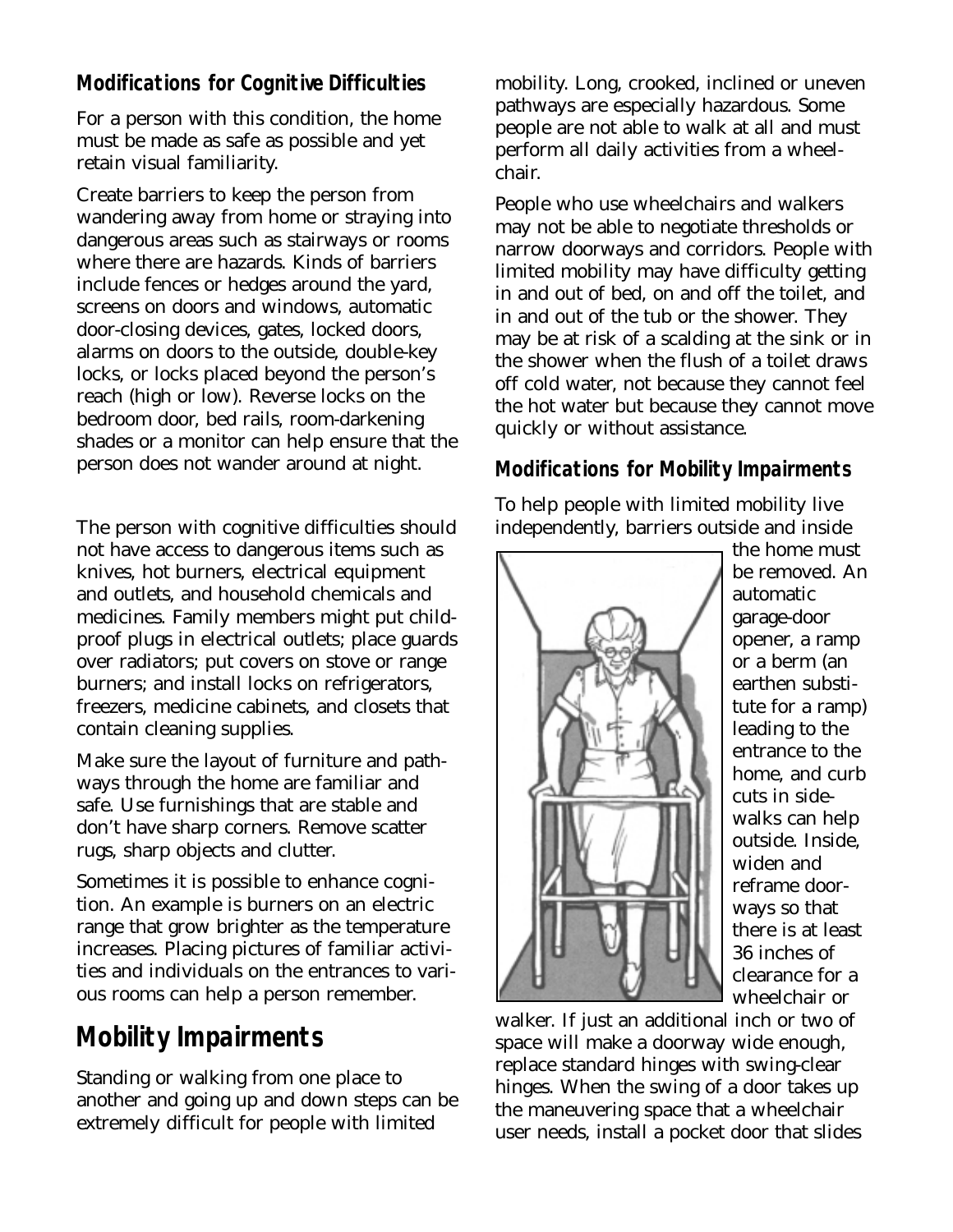back into a wall pocket. Replace any high thresholds with low, beveled ones or with smooth flooring. Install ramps wherever the floor level changes in the home.

Lever handles on doors are easier for everyone to manipulate. Add-on levers and replacement levers are both available. A Cor D-shaped loop handle mounted on the pull side of a door, near the hinged edge, helps users of wheelchairs or walkers close doors behind them.

Make sure there is ample maneuvering space within the home by moving any furniture that obstructs walkways. High-density, low-pile carpeting makes it easier to move wheelchairs and use walkers without tripping.

If possible, there should be a bathroom and bedroom on the ground floor for the person who has mobility problems. This might involve converting a den or a study to a bedroom, and a half bath to an accessible full bath; or, rooms can be added to the house. If these kinds of modifications are not possible, a chairlift or an elevator can be installed to transport the person from one level to another. If the individual can still climb the stairs, organize activities and storage areas so that he or she needs to climb the stairs as little as possible.

To eliminate barriers in a bathroom, install a roll-in or walk-in shower with a seat and a hand-held shower head with a flexible hose. To move a person in and out of a bathtub, install a water-operated hydraulic seat; a portable, hydraulic boom lift; or an overhead track lift. A lift is also useful in the bedroom. In fact, a professional can craft a track for the lift that will move a person from the bedroom to the bathroom and back.

There should be soft, nonskid surfaces on bathtub bottoms, shower floors, stair treads, and stair landings to minimize the danger of falling. Stair treads of a consistent depth, with closed risers of a consistent height, also

lessen the hazard of going up and down stairs.

Install grab bars or handrails throughout the home to give support and a place to rest. Grab bars are particularly helpful in bathrooms as aids to getting in and out of the shower or tub, and up from or down onto the toilet. Handrails along hallways and on both sides of stairways give security to a person whose mobility is limited.

As with people whose strength and range of motion are limited, it is helpful to bring items to people or to relocate appliances and products. Use pop-up appliance holders, pull-out cutting boards and bowl holders, and cut-out or recessed spaces beneath countertops, cooktops and sinks to accommodate a seated person or a person in a wheelchair. Spacer rings and thick seats can raise the height of existing toilets. There are now new toilets with seats 19 inches above the floor. Store frequently used household items where they can be retrieved with a minimum of bending, reaching, lifting and carrying.

### **Balance and Coordination**

Loss of balance and coordination makes people unstable when standing or walking and puts them at risk of falling, especially on carpeting, stairs and thresholds. People whose sense of balance or coordination is diminished often shuffle to try to keep from falling, but this actually increases the risk. They may have difficulty raising or lowering themselves from chairs, beds and toilets. Dizziness also can cause these problems.

#### **Modifications for Balance and Coordination**

To make the home safer, lower or remove thresholds, put skid-proof rug pads under area rugs, secure the corners and edges of area rugs, and remove scatter rugs. Place an extended handrail at the head of the stairs to lessen the chance of an unsteady person